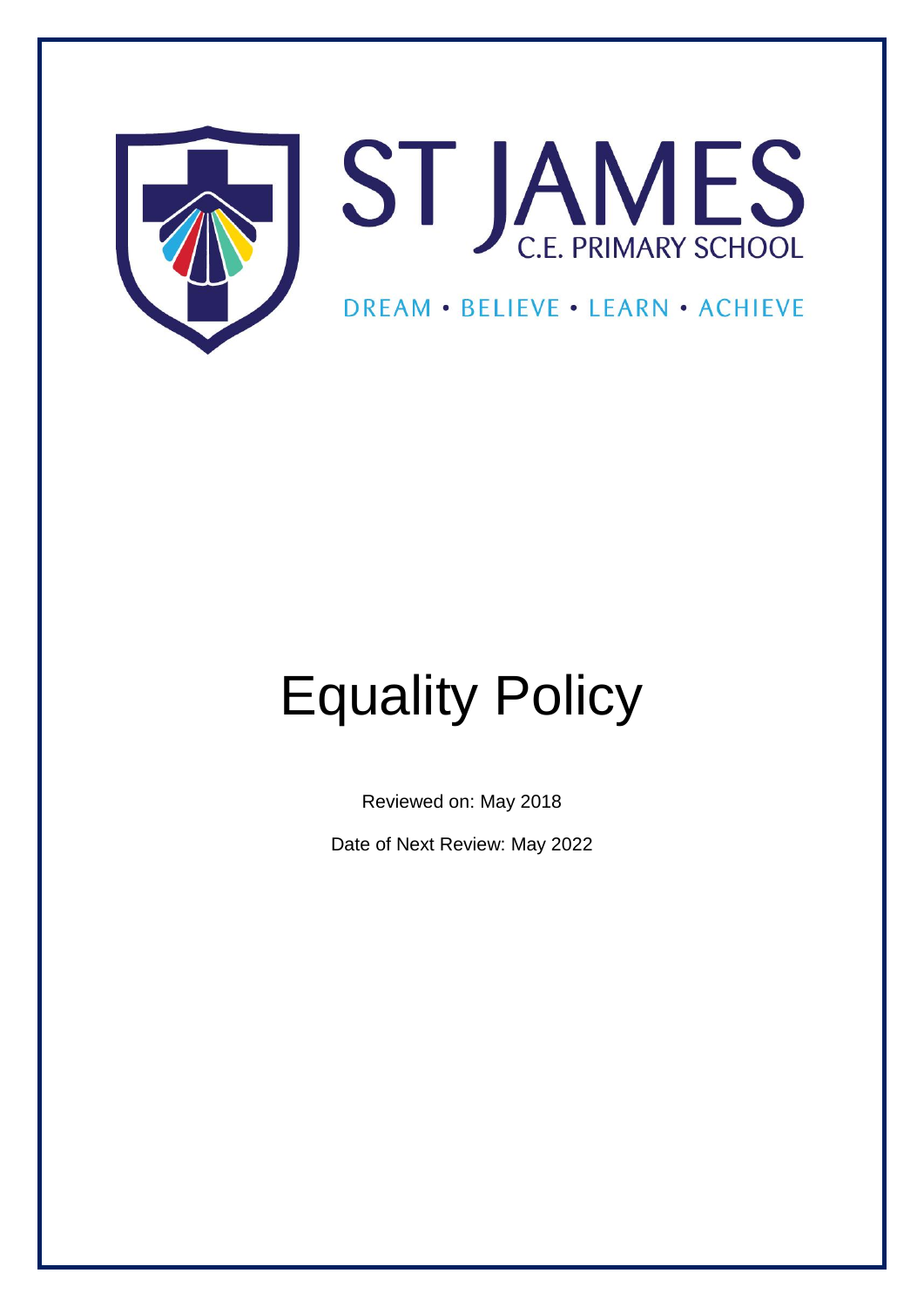# **Aims**

Our school aims to meet its obligations under the public sector equality duty by having due regard to the need to:

- Eliminate discrimination and other conduct that is prohibited by the Equality Act 2010
- Advance equality of opportunity between people who share a protected characteristic and people who do not share it
- Foster good relations across all characteristics between people who share a protected characteristic and people who do not share it

## **Legislation and Guidance**

This document meets the requirements under the following legislation:

- [The Equality Act 2010,](http://www.legislation.gov.uk/ukpga/2010/15/contents) which introduced the public sector equality duty and protects people from discrimination
- [The Equality Act 2010 \(Specific Duties\) Regulations 2011,](http://www.legislation.gov.uk/uksi/2011/2260/contents/made) which require schools to publish information to demonstrate how they are complying with the public sector equality duty and to publish equality objectives

This document is also based on Department for Education (DfE) guidance: [The](https://www.gov.uk/government/uploads/system/uploads/attachment_data/file/315587/Equality_Act_Advice_Final.pdf)  [Equality Act 2010 and schools.](https://www.gov.uk/government/uploads/system/uploads/attachment_data/file/315587/Equality_Act_Advice_Final.pdf) 

## **Roles and Responsibilities**

The governing board will:

- Ensure that the equality information and objectives as set out in this statement are published and communicated throughout the school, including to staff, pupils and parents, and that they are reviewed and updated at least once every four years;
- Delegate responsibility for monitoring the achievement of the objectives on a daily basis to the Principal;
- Meet with the Principal annually or when necessary and other relevant staff members, to discuss any issues and how these are being addressed;
- Ensure they're familiar with all relevant legislation and the contents of this document;
- Attend appropriate equality and diversity training when necessary.

The Principal will:

- Promote knowledge and understanding of the equality objectives amongst staff and pupils;
- Monitor success in achieving the objectives and report back to governors;
- Identify any staff training needs and deliver training as necessary.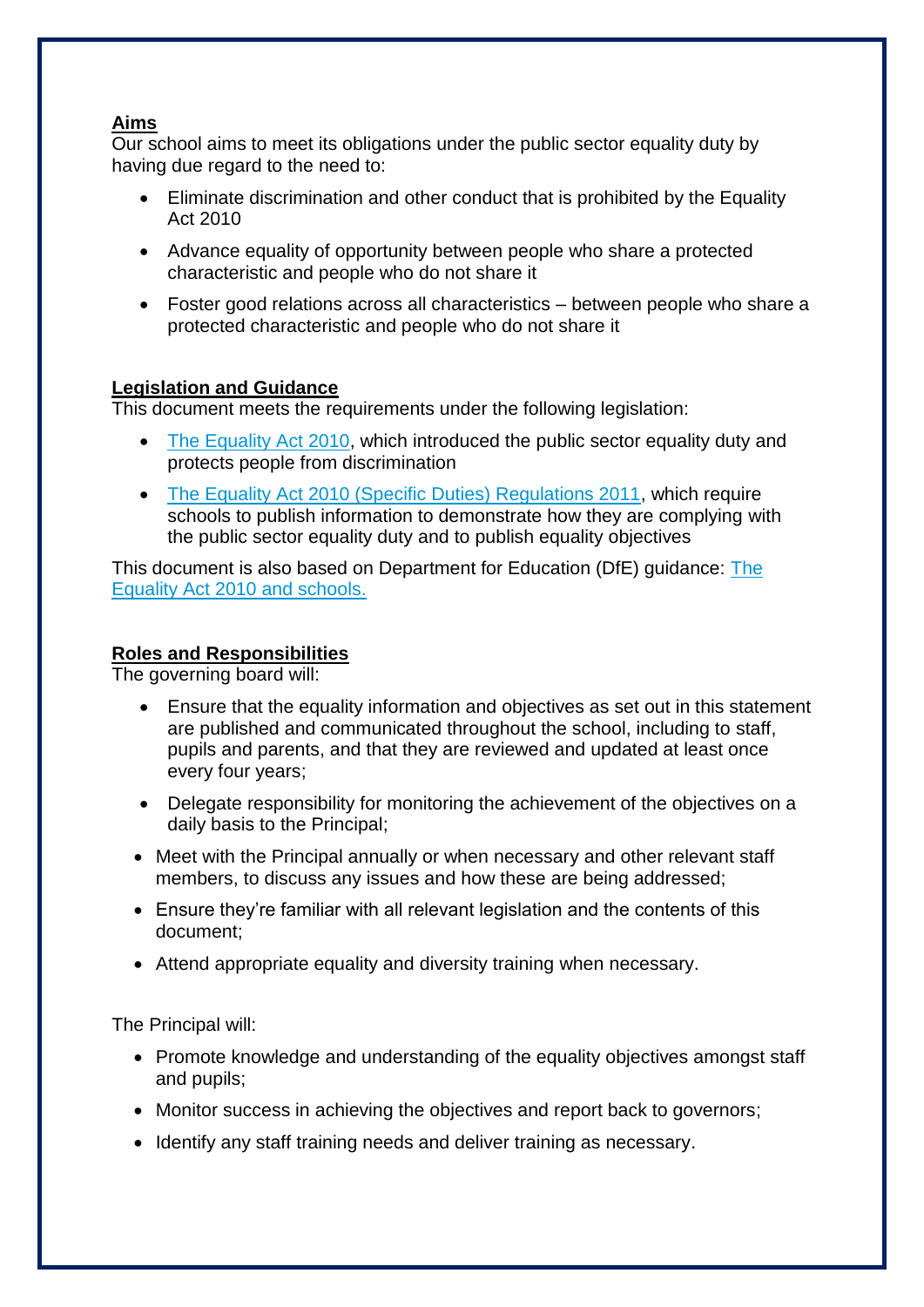All school staff are expected to have regard to this document and to work to achieve the objectives as set out in section 8.

# **Eliminating Discrimination**

- The school is aware of its obligations under the Equality Act 2010 and complies with non-discrimination provisions.
- Where relevant, our policies include reference to the importance of avoiding discrimination and other prohibited conduct.
- Staff and governors are regularly reminded of their responsibilities under the Equality Act, for example during meetings.
- As part of their induction, the Equality Policy is shared with new members of staff.
- The Principal and governors liaise regarding any issues when appropriate.

# **Advancing Equality of Opportunity**

As set out in the DfE guidance on the Equality Act, the school aims to advance equality of opportunity by:

- Removing or minimising disadvantages suffered by people which are connected to a particular characteristic they have (e.g. pupils with disabilities, or gay pupils who are being subjected to homophobic bullying);
- Taking steps to meet the particular needs of people who have a particular characteristic (e.g. enabling Muslim pupils to pray at prescribed times);
- Encouraging people who have a particular characteristic to participate fully in any activities (e.g. encouraging all pupils to be involved in the full range of school societies).

In fulfilling this aspect of the duty, the school will:

- Gather attainment data each academic year showing how pupils with different characteristics are performing;
- Analyse the above data to determine strengths and areas for improvement, implement actions in response and publish this information;
- Make evidence available identifying improvements for specific groups (e.g. declines in incidents of homophobic or transphobic bullying);
- Publish further data about any issues associated with particular protected characteristics, identifying any issues which could affect our own pupils.

# **Fostering Good Relations**

The school aims to foster good relations between those who share a protected characteristic and those who do not share it by:

• Promoting tolerance, friendship and understanding of a range of religions and cultures through different aspects of our curriculum. This includes teaching in RE, PSHE, and activities in other curriculum areas. For example, as part of teaching and learning in English/reading, pupils will be introduced to literature from a range of cultures;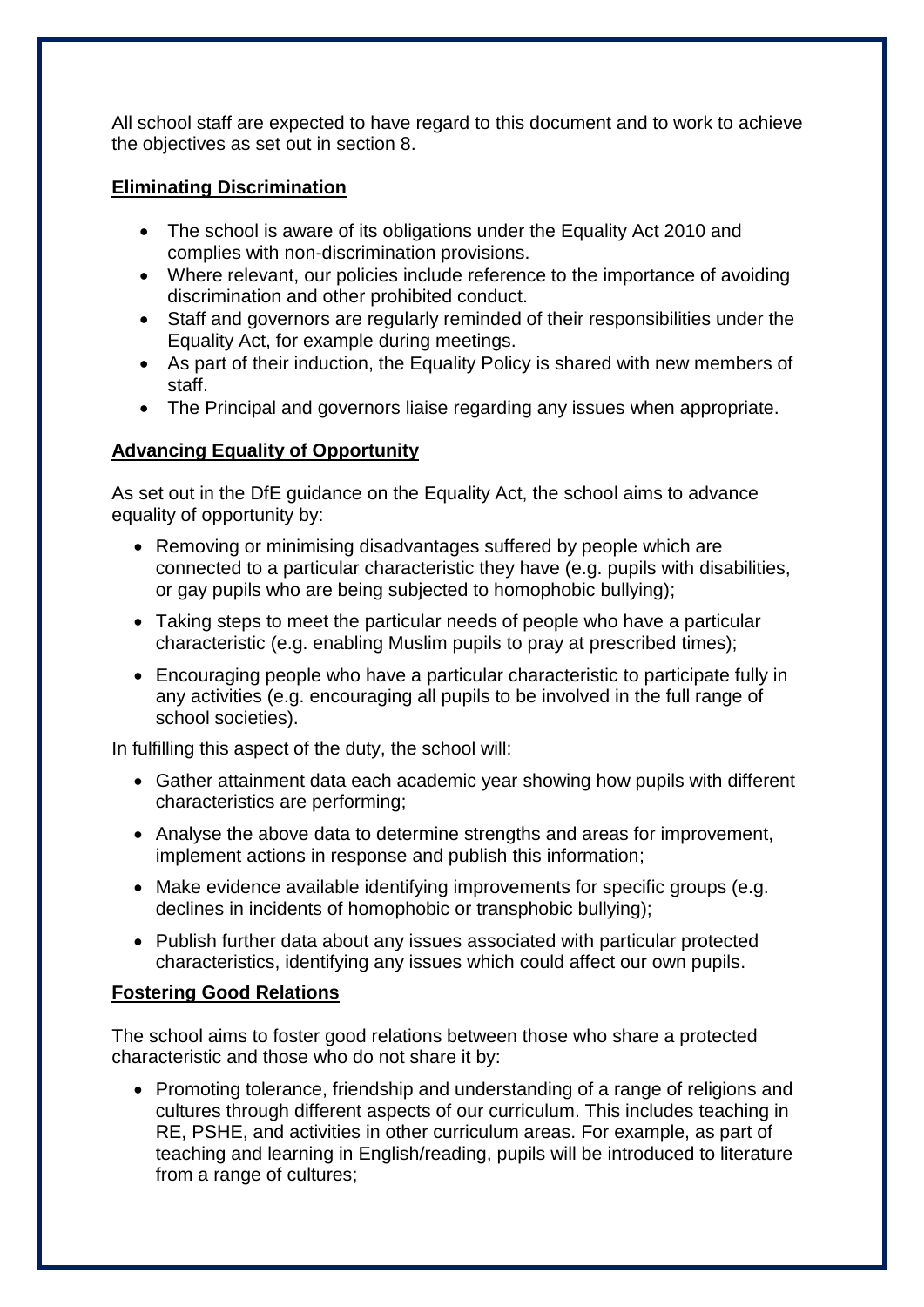- Holding assemblies dealing with relevant issues. Pupils will be encouraged to take a lead in such assemblies and we will also invite external speakers to contribute;
- Working with our local community. This includes inviting leaders of local faith groups to speak at assemblies, and organising school trips and activities based around the local community;
- Encouraging and implementing initiatives to deal with tensions between different groups of pupils within the school. For example, our school council has representatives from different year groups and is formed of pupils from a range of backgrounds. All pupils are encouraged to participate in the school's activities, such as sports clubs.

## **Equality Considerations in Decision-making**

The school ensures it has due regard to equality considerations whenever significant decisions are made. The school always considers the impact of significant decisions on particular groups. For example, when a school trip or activity is being planned, the school considers whether the trip:

- Cuts across any religious holidays
- Is accessible to pupils with disabilities
- Has equivalent facilities for boys and girls

The school keeps a written record (known as an Equality Duty Information Report) to show we have actively considered our equality duties and work towards our equality objectives.

#### **Equality Objectives**

**Objective 1:** *To review current legislation and ensure all policy and practice is compliant and understood by all members of the school team.*

Why we have chosen this objective: As this policy has recently been updated, and we have new staff in post since the original policy was first adopted we feel it is important that the staff team are aware of their role in promoting equality across our school and within our MAT.

To achieve this objective we plan to: Ratify policy and develop equality objectives with school governors. Share this policy with all staff and remind staff of our equality objectives that we all work towards. Review all school policies and make reference to equal opportunities where appropriate. Update equality section on the school website and alert parents to this.

**Objective 2:** *To monitor and track the achievement of pupils by gender, race and SEND and to act on any trends or patterns that emerge, providing additional support for pupils.* 

• *To improve pupil outcomes for children with SEND so that at the end of the academic year 2022 85% of SEND pupils across KS1 and 2 will be making expected progress.*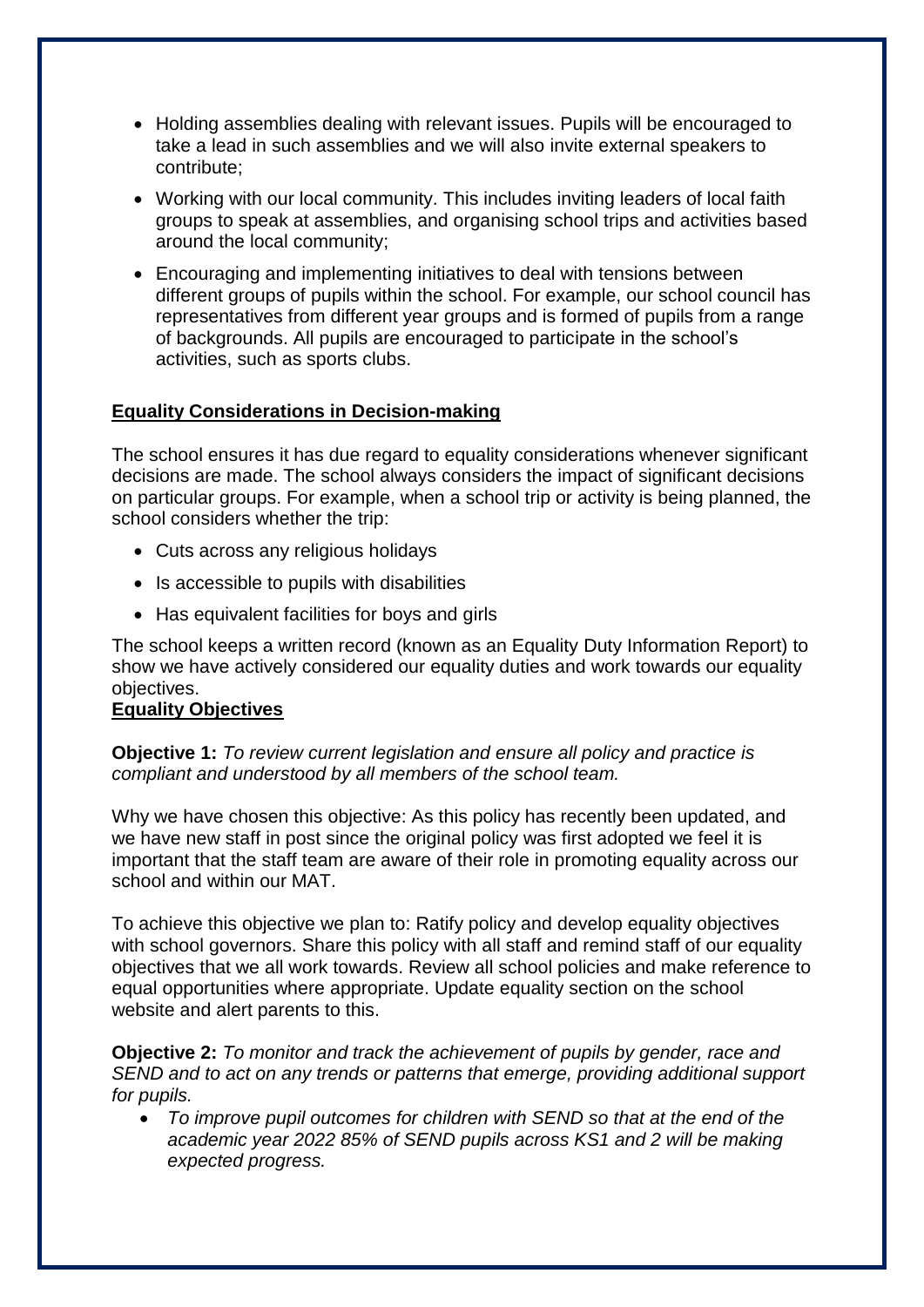• *To narrow the gender gap between girls and boys in reading from 20% at the end of KS2 in 2018 to 7% by the end of 2022.*

Why we have chosen this objective: Data analysis shows us that our SEND pupils are not making sufficient progress in comparison to 'all pupils'. Data analysis also shows us that girls are significantly outperforming boys at the end of KS2 in reading. Therefore, we want to narrow this gap.

To achieve this objective we plan to: Improve and review our recording systems for pupils with SEND and monitor interventions and provision with increased rigour. Focus on SEND, boys reading and writing as part of our School Development Plan. Review our current practice in terms of 'boy friendly' and purchase new resources if necessary.

#### **Objective 3:** *To raise levels of attainment and progress in all vulnerable learners and those with multiple barriers to learning.*

Why we have chosen this objective: We serve a very vulnerable catchment area with 38% (April 2018 Demographics Report) of pupils eligible for FMS and 40% of pupils FSM Ever 6. Data analysis shows that our disadvantaged pupils perform better than non-disadvantaged pupils with attainment but not always with progress.

To achieve this objective we plan to: Update barriers to learning documentation to ensure the most vulnerable children are identified. Use of Pupil Premium spend to provide learning mentors for pastoral and attendance matters.

**Objective 4:** *To promote a range of faiths within our Church of England school so that by March 2022 children, staff and parents will have experienced a range of faith leaders and places of worship.*

Why we have chosen this objective: Our SIAMs inspection in March 2017 recognised this as an area of development for us. As a predominantly white British catchment area we felt it was important for the school community to have a better understanding of a range of religions.

To achieve this objective we plan to: Take an active role in cluster wide activities, such as RE hub, and work closely with our partner school Bishop Bridgeman that is predominantly of Muslim faith. We plan to engage children with the authority run 'Faith Trail' as well as inviting faith leaders into school to share worship with us.

#### **Objective 5:** *Ensure all areas of the building and school grounds comply with Government legislation relating to disability (November 2014).*

Why we have chosen this objective: As an inclusive school we want to ensure that all visitors, staff and pupils have access to the school grounds.

To achieve this objective we plan to: Review legislation and ensure school is compliant. Conduct half termly health and safety checks to ensure site is safe for all visitors, staff, parents and pupils. Update Accessibility Plan when necessary.